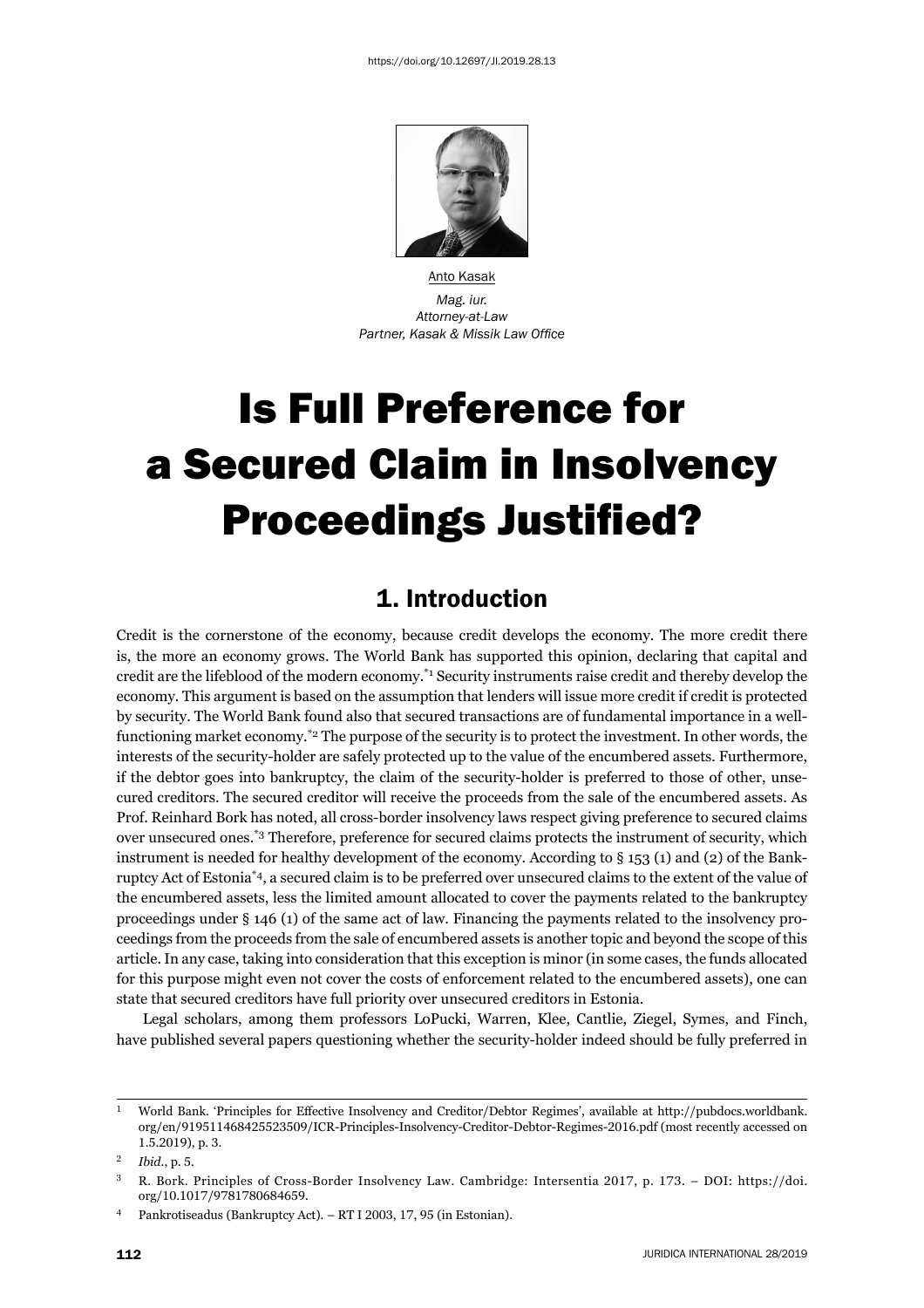insolvency proceedings.<sup>\*5</sup> The author of the present article, too, questions the justification for full preference of secured claims with regard to insolvency proceedings. Therefore, the discussion below is aimed at analysing and ascertaining whether restriction of the secured creditors' rights in the insolvency proceedings is justified and necessary for balance of the credit system and the society as a whole, when one takes into consideration public interests and the interests of unsecured creditors. While credit is important for the development of the economy and there is a link between security and credit, an argument is presented by the author against the dogma that secured creditors shall be fully preferred in insolvency proceedings. The paper presents reasons for limiting the secured creditors' rights and offers one proposal for how a secured creditor's rights could be appropriately restricted in the interests of the whole society.

## 2. The role of credit and securities

#### 2.1. Credit as the circulatory system of the economy

The essence of credit may be understood in any of several ways. From among a host of definitions, the author would like to quote this one, from the Cork Committee Report:

Credit is the lifeblood of the modern industrial economy. The most significant extenders of credit are banks and other lending institutions[,] such as finance houses or building societies. Manufacturers extend credit to customers and customers to manufacturers; the trade supplier extends credit to his customer; credit is the cornerstone of the trading community.\*6

Finnish author Jukka Kilpi succinctly noted that the history of credit extends far back into human history. Credit represents a pattern of social behaviour.\*7

It is widely agreed that credit is a necessary instrument for advancing the economy, with many scientists holding this opinion. Prof. R.M. Goode has found that credit is of value for running and expanding a business: credit gives the company an opportunity to do more business than would be possible with its own funds alone.<sup>\*8</sup> Prof. P.R. Wood, in turn, concluded that financial institutions collect savings and borrow against this for productive enterprise, which is essential to modern economies.<sup>\*9</sup> In line with the Cork Committee's finding that there is a link between credit and the financial health of a society<sup>\*10</sup>, Dennis and Fox have concluded that enlargement of the credit pool is important for solid development of the economy.<sup>\*11</sup> All of these findings are consistent with the research conducted for the present article. The author agrees with these authors and finds credit to be indisputably an important instrument for healthy economic development.

Credit is used in two ways, as a loan and as an option for consuming goods or services without making payment at the same time (payment is deferred). Fiona Tolmie expressed a similar conclusion about two recognised possibilities for credit thus: there are the possibilities of sales credit and loan credit. Sales credit involves the creditor leaving the price for the goods or services outstanding but charging more to cover the risk. Loan credit, in contrast, entails lending of a sum of money with an agreement that the amount will be returned, along with the interest due.<sup>\*12</sup> Dennis and Fox support this view, noting that credit may take the form of a loan or credit may be extended to enable the use of goods and services upon agreement for deferred payment.<sup>\*13</sup> Both of these applications of credit are needed for the development of the economy.

<sup>&</sup>lt;sup>5</sup> J.E. Janger. 'Predicting When the Uniform Law Process Will Fall: Article 9, Capture and the Race to the Bottom.' – *Iowa Law Review* 83(1988), p. 619; J.S. Ziegel, S.I. Cantlie. Current Developments in International and Comparative Corporate Insolvency Law. Oxford: Clarendon Press 1994, p. 449; V. Finch, S. Worthington. 'The Pari Passu Principle and Ranking Restitutionary Rights' in F. Rose (ed.), Restitution and Insolvency. Mansfield Press 2000, p. 7; C.F. Symes. Statutory Priorities in Corporate Insolvency Law. Ashgate Publishing 2008, p. 134. – DOI: https://doi.org/10.4324/9781315242415.

 $6$  K. Cork. Insolvency Law and Practice: Report of the Review Committee. London: Her Majesty's Stationery Office 1982, p. 10.

<sup>&</sup>lt;sup>7</sup> J. Kilpi. The Ethics of Bankruptcy. London: Routledge 1998, p. 9.

<sup>&</sup>lt;sup>8</sup> R.M. Goode. Principles of Corporate Insolvency Law. London: Sweet & Maxwell 2011, p. 2.

<sup>&</sup>lt;sup>9</sup> P.R. Wood. Principles of International Insolvency. London: Sweet & Maxwell 2007, p. 356.

 $10$  K. Cork (see Note 6), p. 12.

<sup>&</sup>lt;sup>11</sup> V. Dennis, A. Fox. The New Law of Insolvency. Law Society Publishing 2003, p. 3.

 $^{12}$  F. Tolmie. Introduction to Corporate and Personal Insolvency Law. Sweet & Maxwell 1998, p. 11.

 $13$  V. Dennis, A. Fox (see Note 11), p. 3.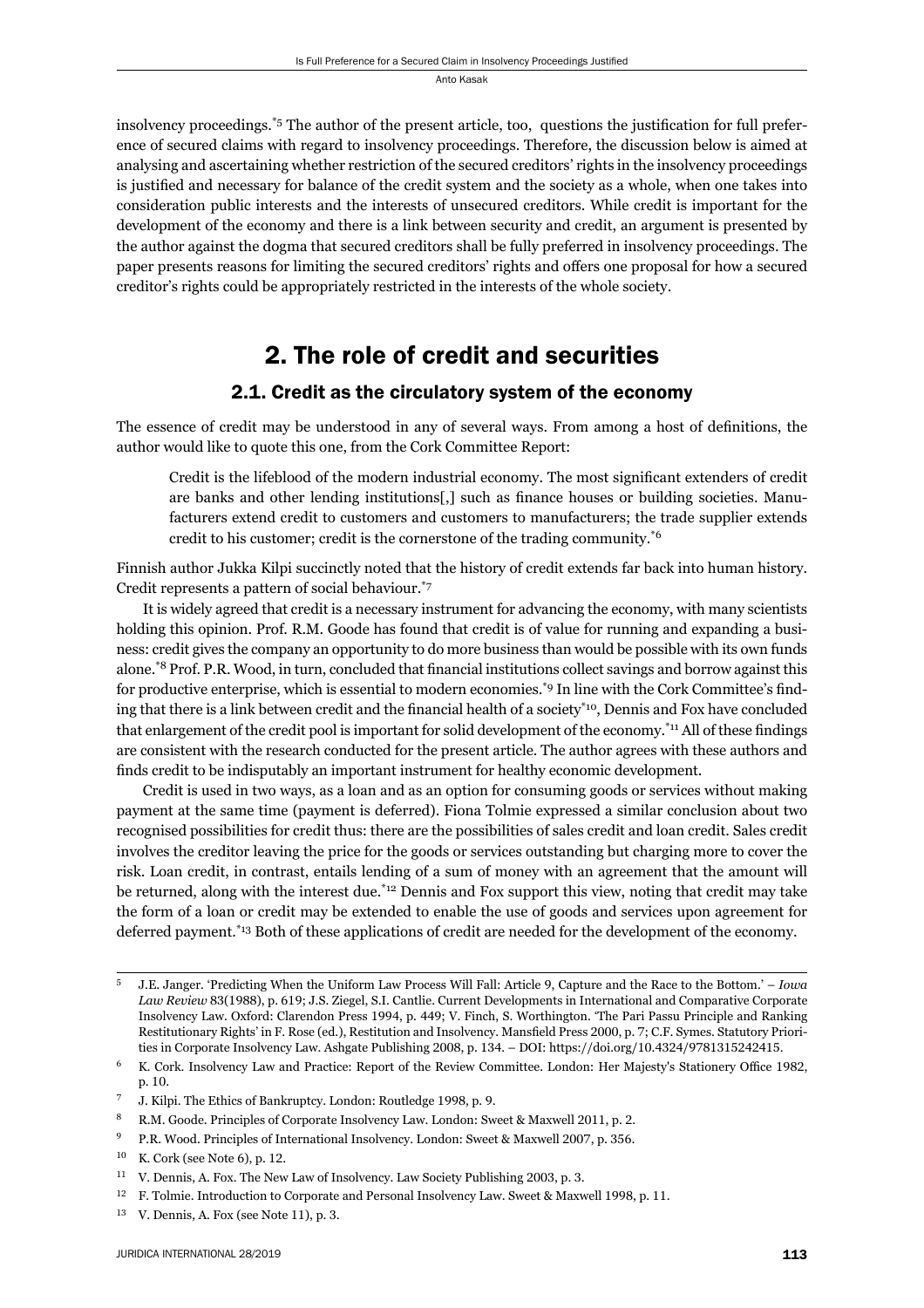Prof. I.F. Fletcher has discussed whether there can be any social system in which insolvency is impossible. For example, in the absence of credit, could a situation of insolvency occur? His conclusion is that credit is the root reason for insolvency.\*14 Kilpi too has concluded that non-payment may occur whenever credit is involved.\*15 Furthermore, Dennis and Fox have added to the discussion the point that, by having entered into a transaction for credit, the debtor and the creditor have agreed on a degree of risk by creating a debt. The risk for the lender is that of non-payment of the debt, whether caused by personal failings, market forces, unforeseen contractual or tortious liability, or just plain misfortune. The risk for the borrower meanwhile is the potential penalty incurred for failing to repay the creditor on time.<sup>\*16</sup> The result is a two-edged sword – on one hand, credit is necessary for the development of the economy, but, on the other, credit is also the cause of insolvency. Therefore, efficient credit develops the economy, while inefficient credit causes insolvency.

The latter issue notwithstanding, credit is still needed, because business is not possible without capital. Dilation of capital is necessary for the vitality and growth of entrepreneurship. Merchants need money to start their own business and to keep it going. For receiving the capital required, they have to apply for credit.<sup>\*17</sup> Taking these flows into consideration, the author concludes that, even though credit is the cause of insolvency, it remains a necessary instrument for the development of the economy.

#### 2.2. Security, necessary for more credit

Prof. Wood noted that security increases capital and credit.<sup>\*18</sup> In the opinion of Prof. Goode, the primary purpose of the security instrument is the reduction of credit risk and assurance of priority relative to unsecured creditors in case of the debtor's insolvency.<sup>\*19</sup> Prof. A. Hudson identifies insolvency risk as the risk of the insolvent person's incapability of accounting for any of said person's obligations. He adds that the risk is that one receives nothing in return from the insolvent person<sup>\*20</sup>, whereas a security should protect the creditor from the risk of insolvency of the debtor.\*21 Similarly, Prof. Wood opines that a security should fully protect the creditor against insolvency of the debtor.<sup>\*22</sup> Considering the reasons for utilising a security arrangement, Prof. V. Finch concluded that one major purpose is to have a privileged claim over unsecured creditors in the event of insolvency entailing distribution of the company's assets.\*23 Furthermore, E.A. Webber concluded that security has another vital role, in borrowing in pursuit of more productive business operations. Before deciding whether to extend a loan, the rational lender seeks a reasonable perspective on whether the loan will be paid back with interest. When a loan is secured, the lender has the right to receive a dividend from the sale of the collateral in the event that the debtor does not repay the loan. This mitigates the lender's risks and the costs of providing the loan.<sup>\*24</sup> For that reason, a secured lender feels more certain about extending the loan than an unsecured lender, which unbalances the system as a whole.

Even the European Central Bank demands collateral before advancing funds to commercial banks.\*25 If one is able to offer a security, the likelihood of receiving a loan increases. In this connection, Prof. Finch indicates that banks demand security in the majority of commercial loan arrangements; obtaining security is the rule in relation to most cases of borrowing. A security arrangement is attractive to lenders because

<sup>&</sup>lt;sup>14</sup> I.F. Fletcher. The Law of Insolvency. London: Sweet & Maxwell 2009, p. 4.

 $15$  J. Kilpi (see Note 7), p. 9.

 $16$  V. Dennis, A. Fox (see Note 11), p. 3.

<sup>&</sup>lt;sup>17</sup> M. Safley. The History of Bankruptcy. Oxon: Routledge 2013, p. 55. – DOI: https://doi.org/10.4324/9780203066836.

 $^{18} \quad$  P.R. Wood. Principles of International Insolvency (see Note 9), p. 356.

<sup>&</sup>lt;sup>19</sup> R. Goode. Goode on Legal Problems of Credit and Security. London: Sweet & Maxwell 2013, p. 1.

<sup>&</sup>lt;sup>20</sup> A. Hudson. The Law of Finance. London: Sweet & Maxwell 2013, p. 30.

<sup>&</sup>lt;sup>21</sup> *Ibid.*, p. 634.

<sup>&</sup>lt;sup>22</sup> P.R. Wood. Principles of International Insolvency (see Note 9), p. 356.

<sup>&</sup>lt;sup>23</sup> V. Finch. Corporate Insolvency Law: Perspectives and Principles. Second edition. London: Cambridge University Press 2009, p. 89. – DOI: https://doi.org/10.1017/CBO9781139175395.

<sup>&</sup>lt;sup>24</sup> E.A. Webber. 'The Tension between Bankruptcy and Secured Credit: A High-Level Overview of a Long-Standing Debate' in H. Peter, N. Jeandin, J. Kilbourne (eds), The Challenges of Insolvency Law Reform in the 21st Century. Genf 2006, p. 84.

<sup>&</sup>lt;sup>25</sup> G. McCormack, R. Bork. Security Rights and the European Insolvency Regulation. Cambridge; Antwerp, Belgium; Portland, OR: Intersentia 2017, p. 12. - DOI: https://doi.org/10.1017/9781780684987.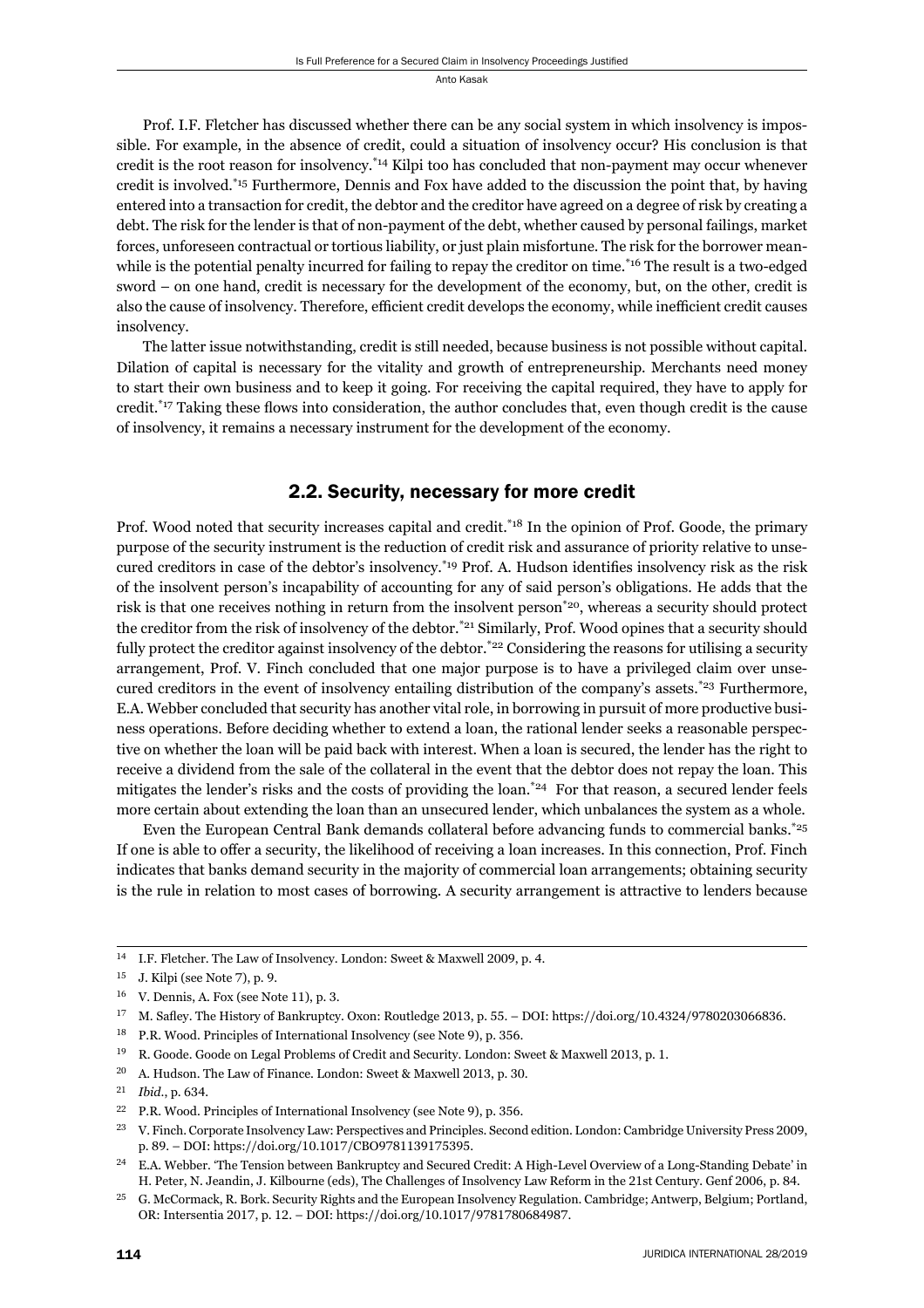it reduces their loan risk by granting them a privileged claim in the event of the debtor's insolvency.\*26 Research has shown that the security does indeed protect the interests of the security-holder against the risk of debtor insolvency in practice. The risk is prevented in such a way that the security-holder has the assurance that, whatever happens to the debtor, even insolvency, the encumbered assets will be sold and the security-holder's claim will be satisfied in the amount received from the sale of assets. Therefore, numerous writings have discussed the necessity of security instruments in the context of development of the economy.

This paper goes further, considering whether it has actually been proved that security is needed for the development of the economy or, instead, this is just widely believed dogma. The main arguments in support of securities are, firstly, that financial institutions will not grant unsecured loans in the same amount as secured loans and, secondly, that the costs of a secured loan, including those related to the interest rate, will be less than those for an equivalent unsecured claim. At the same time, Webber found that limiting the priority for the secured rights to the proceeds from realisation of the encumbered assets affects the market in the sense that secured credit is less readily available and is more expensive.\*27 From another angle, the author of the present piece argues that, since the purpose of a financial institution is to earn money via financing, which includes lending money, it would be rather unlikely that these institutions would not give loans without security. After all, holding the money without earning anything goes against the purpose of financial institutions. It seems clear also that interest rates will be subject to bargaining on the free market, and everyone is entitled to bargain equally for a 'fair' interest rate in the case of no security. We will not consider this topic further here, since it is a very broad one that is worthy of fuller analysis and discussion, elsewhere.

According to Prof. Wood, the advantages of security interests are the protection of creditors in regard of insolvency, availability of credit, reduced cost of credit, private rescue, and fair exchange for the credit. As for objections to security interests, one can cite the violation of bankruptcy equality, a position of excessive power held by the secured creditor, the risk of careless lending, priority risks, and that the secured creditor can disrupt a rescue.\*28 Prof. E. Warren found that, irrespective of the disagreement in academic discourse, security interests enjoy protection and bankruptcy law protects a secured creditor such that creditors with security interests generally enjoy better protection in bankruptcy than do those without them.<sup>\*29</sup> Notwithstanding the large number of objections to security interests holding sway, the dominant opinion remains that the security instrument is necessary for the robust development of the economy. While general opinion holds that the security is necessary for economic development and that preference should be granted accordingly in insolvency proceedings, one can rightly express doubts as to whether the full priority typically afforded to secured claims in insolvency proceedings is justified. The arguments in support of the preference for secured creditors are analysed next, in this light.

## 3. Giving preference to secured credit

Prof. Bork notes that secured creditors enjoy preferential satisfaction of their claims up to the value of the collateral and that cross-border insolvency laws typically state expressly that foreign security rights are not affected by domestic insolvency proceedings.<sup>\*30</sup> This illustrates well that preference for secured creditors is widely acknowledged in most jurisdictions. In author's opinion, the purpose of the security is the main factor in the preference granted to secured claims: the security protects the creditor against the risk of debtor insolvency. The security must be effective in the event of insolvency by conferring preference. Without the preference for the secured claim in insolvency proceedings, the security loses its purpose – protection of secured creditors. Prof. Finch found that, through security rights having priority over unsecured claims, the problematic effects of *pari passu* distribution are avoided.<sup>\*31</sup> Warren and Bussel add that a secured creditor's claim enjoys top priority in the hierarchy of claims: the secured creditor's claim will be satisfied

<sup>&</sup>lt;sup>26</sup> V. Finch. 'Security, Insolvency and Risk: Who Pays the Price?' – *The Modern Law Review* 62 (1999) / 5 (Sep.), p. 634. – DOI: https://doi.org/10.1111/1468-2230.00230.

 $27$  E.A. Webber (see Note 24), p. 97.

<sup>&</sup>lt;sup>28</sup> P.R. Wood. Principles of International Insolvency (see Note 9), p. 356.

<sup>&</sup>lt;sup>29</sup> E. Warren. Chapter 11: Reorganizing American Business. Aspen Publishers 2008, p. 46.

 $30$  R. Bork (see Note 3), p. 125.

<sup>&</sup>lt;sup>31</sup> V. Finch. Corporate Insolvency Law (see Note 23), p. 75.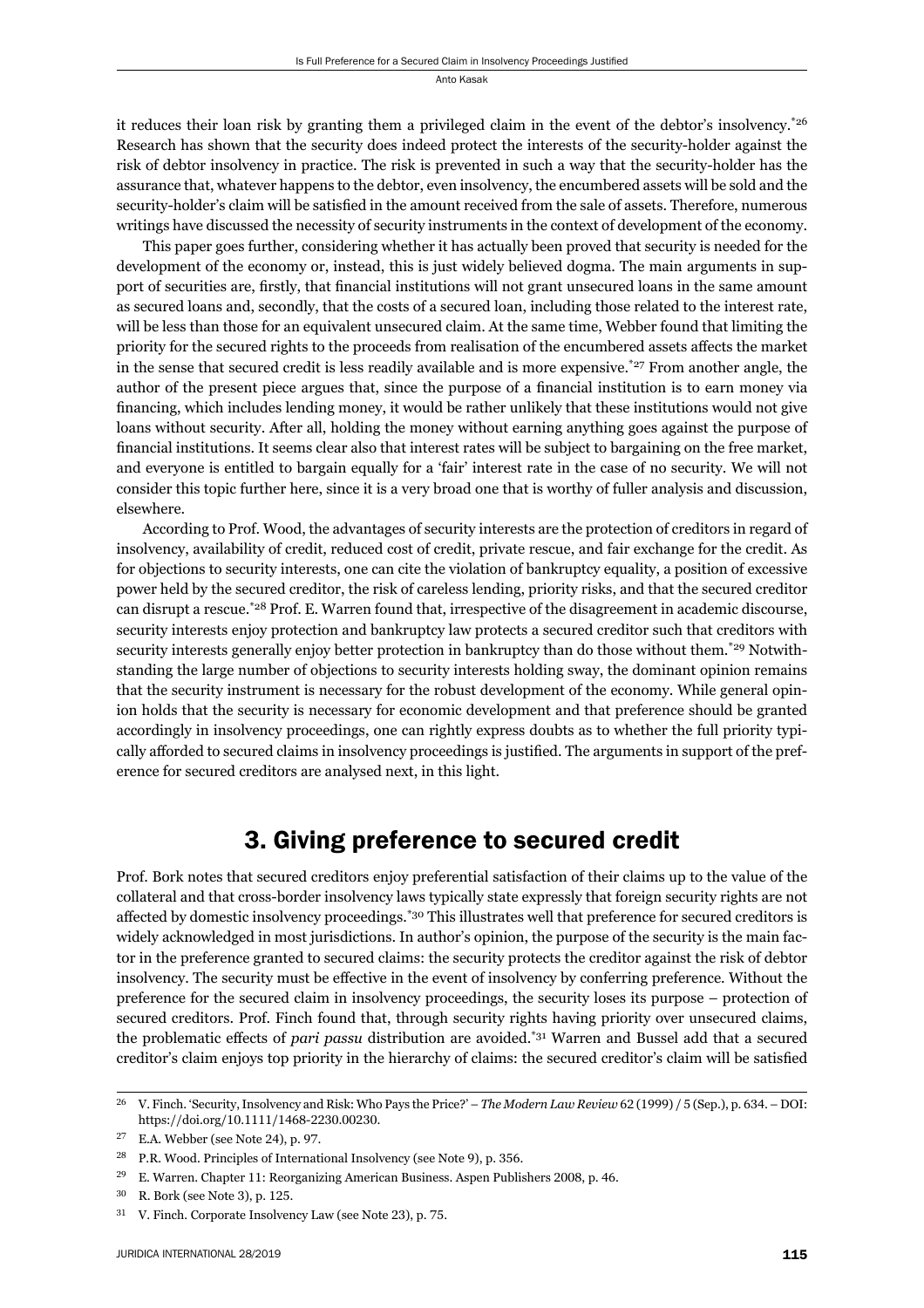by the proceeds from the collateral sold, and every unsecured creditor's claim will be satisfied from the remaining amount insofar as possible after the secured claims are fully satisfied.\*32 Similarly, Prof. Wood characterises secured creditors as super-priority creditors who are paid in full or up to the amount of the collateral and who can take assets out of the estate without constraint by the *pari passu* rule.\*33 The opinions that this is justified gains the support of Prof. R.J. Moksal, who has concluded that the secured creditor should have priority over other creditors and stand at the head of the queue for the pay-out from the sale of the collateral.\*34 Much of the literature concludes that a secured claim should be preferred with regard to insolvency proceedings, where 'preference' is defined as meaning that the debtor's insolvency does not affect the security-holder's right to receive the proceeds from the sale of the encumbered property. Again, if the security-holder's claim is equal to or greater than those proceeds, the unsecured creditors receive nothing from the sale of the encumbered property. Thus, the unsecured creditors and secured creditors are not treated equally, and secured creditors are granted preference when insolvency proceedings commence.

This preference for the secured creditors over unsecured creditors constitutes an exception to the *pari passu* principle. The question is, whether it is a true or a false exception to the *pari passu* principle. According to Prof. Goode, giving preference to secured creditors is a false exception to that principle, because encumbered assets do not truly belong to the company experiencing insolvency.\*35 The author of the present article would argue, in contrast, that whether it is, in fact, an exception to the *pari passu* principle depends on the legal system – that is, on whether or not the encumbered asset is among the insolvency assets in the relevant system. There are some systems – for example, in English insolvency law – in which encumbered assets do not belong to the debtor's company, while in other systems, such as that represented by Estonian insolvency law, encumbered assets are considered to belong to the debtor and hence are subject to enforcement by the trustee. This is the case also in Germany, but only for movables/claims, not for immovables. Prof. Wood notes that secured creditors are 'separatists' because secured creditors can pay themselves out of the collateral to the extent of its value by realising it.<sup>\*36</sup> He explains that, even if security rights are preferred all over the world, it does not follow from this that secured creditors are always 'separatists'. That depends also on the legal system – i.e., on whether or not the collateral is part of the insolvency estate and whether the security-holder has the right to enforcement related to the collateral without the consent of the insolvency trustee.

Preference for secured creditors over unsecured creditors is an infringement of the principle of equal treatment of creditors. Prof. Fletcher has presented the principle of equal treatment of creditors as sometimes expressed by means of the Latin maxim 'par est condicio omnium creditorum'\*37; however, the preference extended to secured creditors is justified by another principle, referred to as the principle of respect for pre-insolvency rights. According to Prof. Finch, the pre-insolvency rights should be respected. One consequence of applying this principle is that proprietary claimants may assert their claims *in specie* against the defendant's estate. The remainder constitutes the pool of assets from which personal claims must be satisfied.<sup>\*38</sup> Prof. Goode has noted that corporate insolvency law respects the rights obtained under general law prior to liquidation\*39, and Prof. D. Synvet too explains that the law of insolvency does not exist in isolation. A balance must be struck between insolvency law and other branches of law. The law on securities *in rem* creates situations involving exclusive rights.\*40 Prof. D.G. Baird concludes that the exercise of bankruptcy law should respect the secured creditors' rights established under non-bankruptcy law; in bankruptcy proceedings, secured creditors should be treated approximately the same as outside the domain

<sup>&</sup>lt;sup>32</sup> W.D. Warren, D.J. Bussel. Bankruptcy. New York: Foundation Press 2002, p. 115.

<sup>&</sup>lt;sup>33</sup> P.R. Wood. 'The Bankruptcy Ladder of Priorities.' – *Business Law International* 14 (2013) / 3 (Sep.), p. 215.

ɴɵ R.J. Mokal. 'The Search for Someone to Save: A Defensive Case for the Priority of Secured Credit.' – *Oxford Journal of Legal Studies* 22 (2002) / 4, p. 688. – DOI: https://doi.org/10.1093/ojls/22.4.687.

<sup>&</sup>lt;sup>35</sup> R.M. Goode. Principles of Corporate Insolvency Law (see Note 8), p. 246.

<sup>&</sup>lt;sup>36</sup> P.R. Wood. 'The Bankruptcy Ladder of Priorities' (see Note 33), p. 215.

<sup>&</sup>lt;sup>37</sup> I.F. Fletcher. Insolvency in Private International Law: National and International Approaches. Oxford: Clarendon Press 1999, p. 9.

 $38$  V. Finch, S. Worthington (see Note 5), p. 1.

<sup>&</sup>lt;sup>39</sup> R.M. Goode. Principles of Corporate Insolvency Law (see Note 8), p. 93.

ɵɱ D. Synvet. 'The Exclusion of Certain Creditors from the Law of Collective Proceedings' in W.-G. Ringe, L. Gullifer, P. Théry (eds), Current Issues in European Financial and Insolvency Law: Perspectives from France and the UK. Oxford; Portland, OR 2009, p. 160. – DOI: https://doi.org/10.5040/9781472560476.ch-011.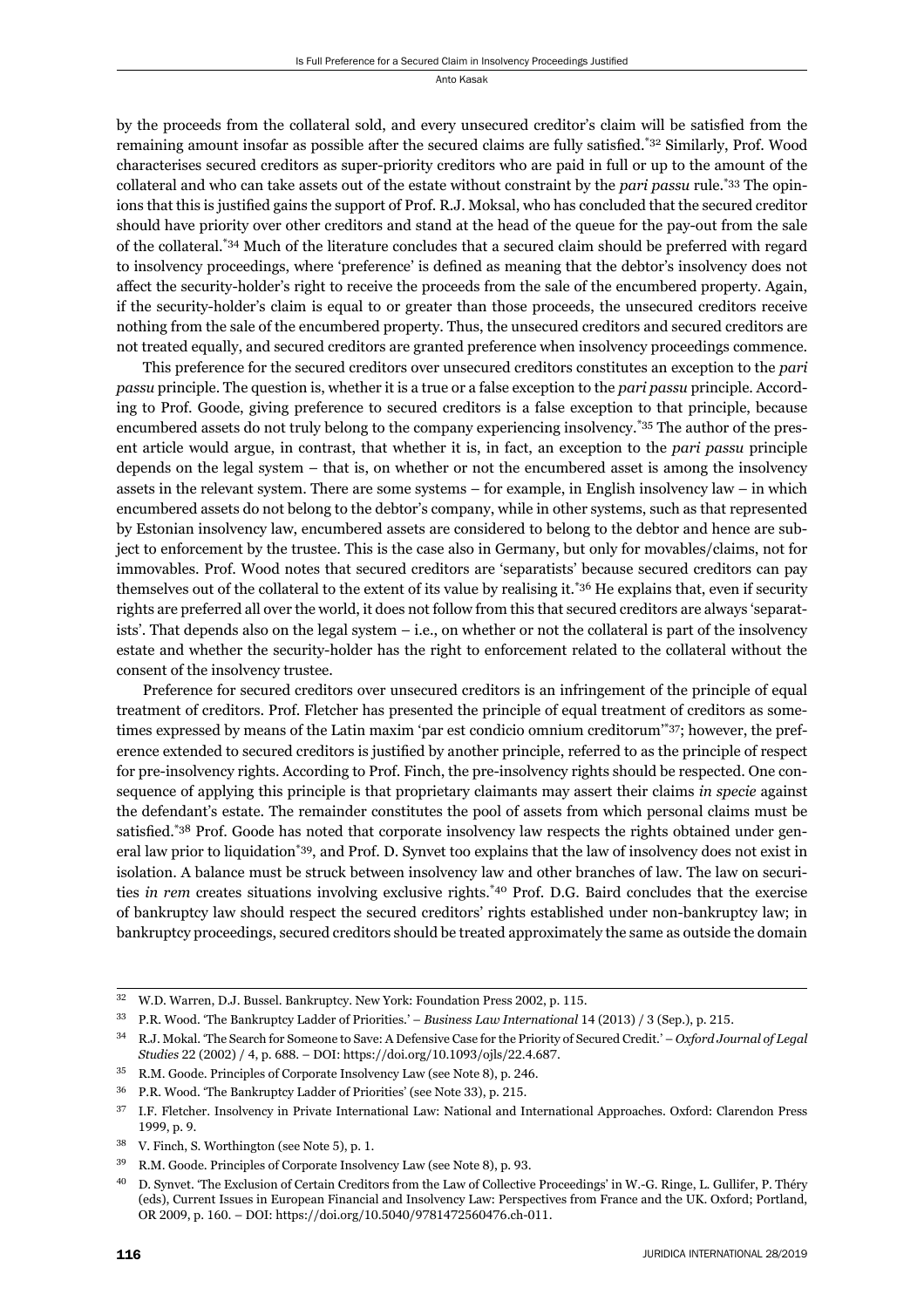of bankruptcy.\*41 He is supported in this view by Prof. T.H. Jackson, who suggests that priority rights established outside the scope of bankruptcy should be respected by bankruptcy law.<sup>\*42</sup>

As alluded to above, previous work has juxtaposed two principles. The first is the principle of equal treatment of creditors, and the second is the principle of respect for pre-insolvency rights. The implementation of these principles is sometimes contradictory. On one hand, every creditor should be treated equally, which means that secured creditors should be treated on par with unsecured creditors; on the other hand, pre-insolvency valid rights *in rem* should be respected in insolvency proceedings, which means that the security should be valid in insolvency proceedings and the secured creditor should be accorded preference over other, unsecured creditors. Security is obtained for the purpose of protecting the secured claim, which means that the security-holder can have confidence that, whatever happens, said creditor's claim is protected with collateral. Even if only one avenue were to render it possible to bypass protection of the secured claim, that claim would be cast into doubt, which leads, in turn, to uncertainty of the security. Researchers have argued that uncertainty of the secured claim would reduce the use of security instruments and, therefore, the amount of credit would fall, in consequence of which the development of the economy would suffer. According to Prof. B. Wessels, enforcing the principle of recognising the pre-insolvency rights helps to increase the credit available.\*43 In a similar vein, Prof. Fletcher found the creditors' expectation that their pre-insolvency rights *in rem* will remain valid in the event of insolvency proceedings to be an important element of the credit system on both national and international level.\*44 In addition, Webber cited the factor that businesses can obtain credit more readily, or on less burdensome terms, if they can provide the lender with security.\*45

The above-mentioned arguments suggest that respecting pre-insolvency rights will increase credit. Therefore, the prevailing understanding is that secured claims should be preferred in insolvency proceedings, lest decreased importance of security arrangements cause a decrease in credit; secured claims being regarded as equal to unsecured claims in insolvency proceedings would thereby impede development of the economy. This paper, however, challenges the view that secured claims should be fully preferred in insolvency proceedings, with an argument that a link between preference for secured claims in insolvency proceedings and expansion of the credit pool is not fully proven. It is posited that not the amount but the efficiency of the credit is decisive for development of the economy. Again, **inefficient** credit causes insolvency. Fair restriction of secured creditors' rights should make credit more efficient and develop the economy more efficiently.

## 4. Restriction of the rights of secured creditors

#### 4.1. Justification for the restriction of secured creditor's rights

Earlier sections of this paper have pointed to views expressed by many authors holding that a secured creditor's rights should be fully preferred in insolvency proceedings. Still, there are some contradictory findings. Firstly, the Cork Committee Report already proposed taking a little from security-holders and distributing this relatively small sum among the unsecured creditors in purpose of relieving injustice and increasing the participation of unsecured creditors in insolvency proceedings.\*46 Professors LoPucki, Warren, and Klee are among the others who have argued against full priority of the secured creditor's claims in insolvency proceedings.\*47 Professors Ziegel and Cantlie suggested that the claims of the government and employees should have super-priority over secured claims, so as to increase the secured creditors' incentive to engage

ɵɲ D.G. Baird. 'Loss Distribution, Forum Shopping and Bankruptcy: A Reply to Warren' in J.S. Bhandari, L.A. Weiss (eds), *Corporate Bankruptcy: Economic and Legal Perspectives. Cambridge University Press 1996, p. 106. – DOI: https://doi.* org/10.1017/cbo9780511609435.012.

<sup>&</sup>lt;sup>42</sup> T.H. Jackson. The Logic and Limits of Bankruptcy Law. Harvard University Press 1986, p. 157.

<sup>&</sup>lt;sup>43</sup> B. Wessels. Cross-Border Insolvency Law. Kluwer Law International 2007, p. 609.

<sup>&</sup>lt;sup>44</sup> I.F. Fletcher. Insolvency in Private International Law (see Note 37), p. 10.

<sup>&</sup>lt;sup>45</sup> E.A. Webber (see Note 24), p. 85.

<sup>&</sup>lt;sup>46</sup> K. Cork (see Note 6), p. 32.

<sup>&</sup>lt;sup>47</sup> J.E. Janger (see Note 5), p. 619.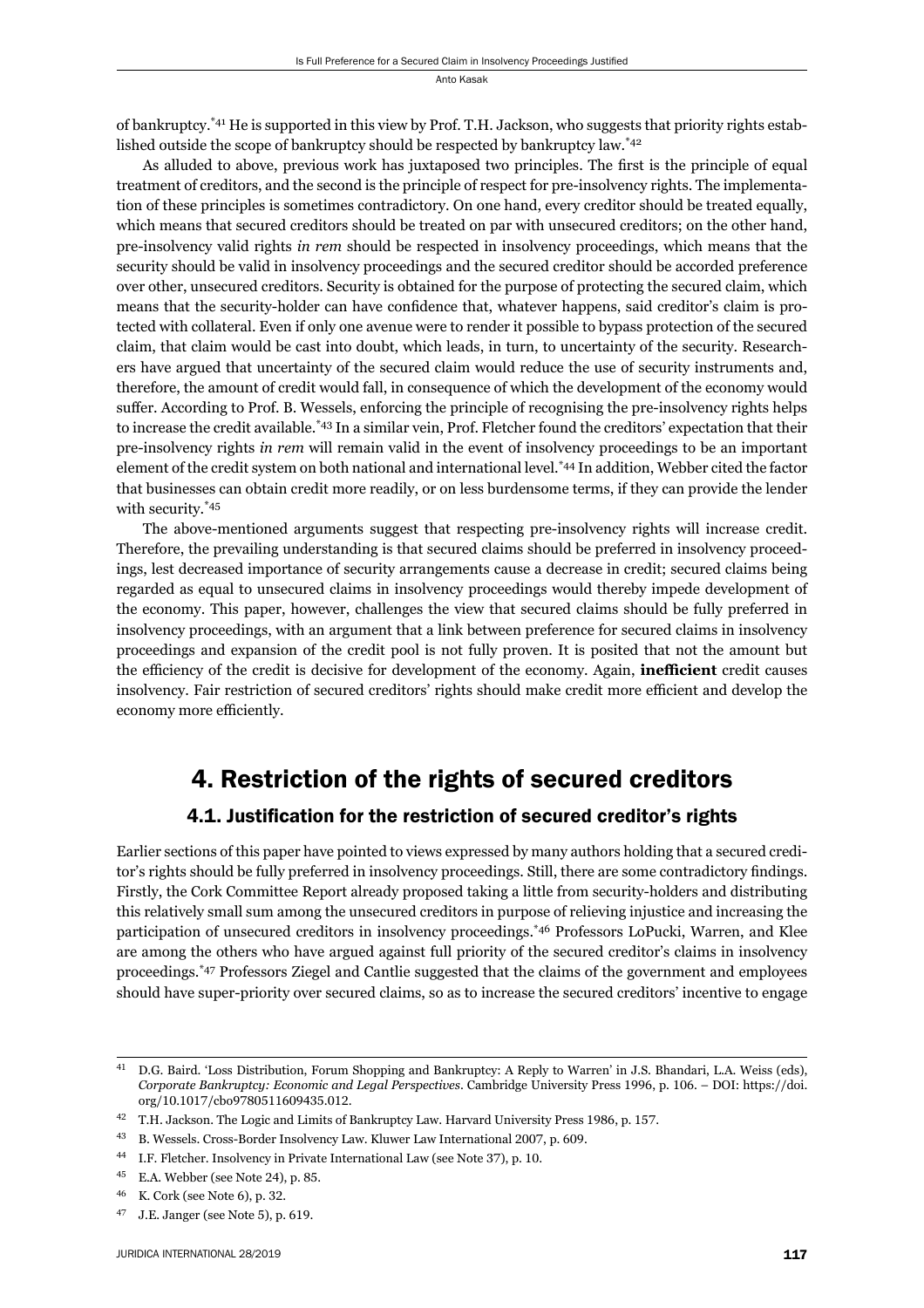in responsible monitoring.\*48 They added that giving super-priority to claims of government entities and employees too, should lead to more timely intervention in the actions of the potential debtor before insolvency occurs.<sup>\*49</sup> Finally, Prof. Finch stated that arguments of fairness and efficiency do not justify complete preference of the claims of the secured creditors in insolvency proceedings and the corresponding disproportionate loss for the unsecured creditors. She also concluded that it is not clear why unsecured creditors should be discriminated against.\*50

The above conclusions are consistent with the research for the present paper. Although the reasons cited in the literature for restricting secured creditors' rights may vary, the results will be the same. While Prof. Ziegel and Prof. Cantlie argued for restricting the rights of secured creditors on the basis of the better monitoring and timely intervention that should ensue, for prevention of insolvency of the debtor<sup> $51$ </sup>, Prof. C.F. Symes suggested that in certain cases secured creditor's rights should be restricted in consideration of employees' rights. He explained that restricting the secured creditor's rights should shift some of the risk that can lead to insolvency from unsecured creditors partly to secured creditors. Again, in that case, monitoring of risks would be a task also for secured creditors, and the secured creditors have an incentive and perhaps greater opportunity to intervene earlier in the activity of the debtor and correct unsuccessful management as soon as possible.\*52

Prof. Finch expressed the opinion that not only is full preference for security-holders inefficient and unjustified but there are no counter-arguments to justify it.<sup>\*53</sup> The results cited in the relevant paper were contradicted by Prof. Mokal\*54, and a rather interesting debate about the matter followed between the two scholars. Their discussion focused on efficiency and justice, including arguments addressing involuntary creditors. While that debate provided a good starting point, one could rightly recommend that all possible reasons for restricting the secured creditor's rights be analysed together, not separately, and on a more general, abstract level. Hence, we now turn to some more high-level, abstract arguments in support of the restriction of a secured creditor's claim in a case of insolvency proceedings. The question of restricting the secured creditor's rights is, in fact, one with much wider implications than previously presented, where the general idea behind favouring such a restriction is an aim of forcing the security-holder to play a more serious part in the insolvency proceedings to the end of the rescue of the debtor.

Insolvency of a debtor is not merely a problem of the debtor or the creditor. It is also a problem of surrounding society. This view is consistent with findings of past studies as expressed in the Cork Committee Report and the work of Prof. Warren, Prof. Keay, and others.\*55 The main conclusion can be summarised thus: for sustainable environmental development, the interests of the debtor, the creditors (secured and unsecured creditors alike), and society as a whole should be balanced. Full protection of the security-holder retards the security-holder's interest in the future of the debtor. While remaining completely protected, the security-holder need not be interested in how the debtor's financial affairs develop. After all, the securityholder will receive the pay-out from the sale of the encumbered property in any case. Unsecured creditors, on the other hand, go totally unprotected, because the secured creditor's preferential position cannot be changed by their will; only the will of the debtor and the secured creditor matter. Hence, in the event of the debtor's insolvency, it is the unsecured creditors who are in the worst situation, incapable of taking any action to avoid the loss, while the security-holder's claim is fully protected even in cases wherein the reason for insolvency was precisely the continuation of the debtor's business activity as enabled by the conferring of additional credit via the secured loan. The secured creditor's decision to extend credit to the debtor should be contingent upon crucial importance to that creditor of having an interest in monitoring so as to intervene in the activity of the debtor in due time if necessary for purposes of the rescue of the debtor. Accordingly, restriction to protection of the secured creditor's rights should force the security-holder to be more interested in the debtor's activity both before and after the decision to extend credit. If the security-

<sup>&</sup>lt;sup>48</sup> J.S. Ziegel, S.I. Cantlie (see Note 5), p. 449.

<sup>49</sup> *Ibid.*, p. 445.

<sup>&</sup>lt;sup>50</sup> V. Finch, S. Worthington (see Note 5), p. 7.

<sup>&</sup>lt;sup>51</sup> J.S. Ziegel, S.I. Cantlie (see Note 5), p. 445.

 $52$  C.F. Symes (see Note 5), p. 134.

 $53$  V. Finch. 'Security, Insolvency and Risk' (see Note 26), p. 668.

<sup>54</sup> R.J. Mokal (see Note 34), pp. 688-728.

<sup>&</sup>lt;sup>55</sup> K. Cork (see Note 6); F. Tolmie (see Note 12), pp. 3-4; A.R. Keay, P. Walton. Insolvency Law: Corporate and Personal. Second edition. Jordan Publishing 2008, p. 26.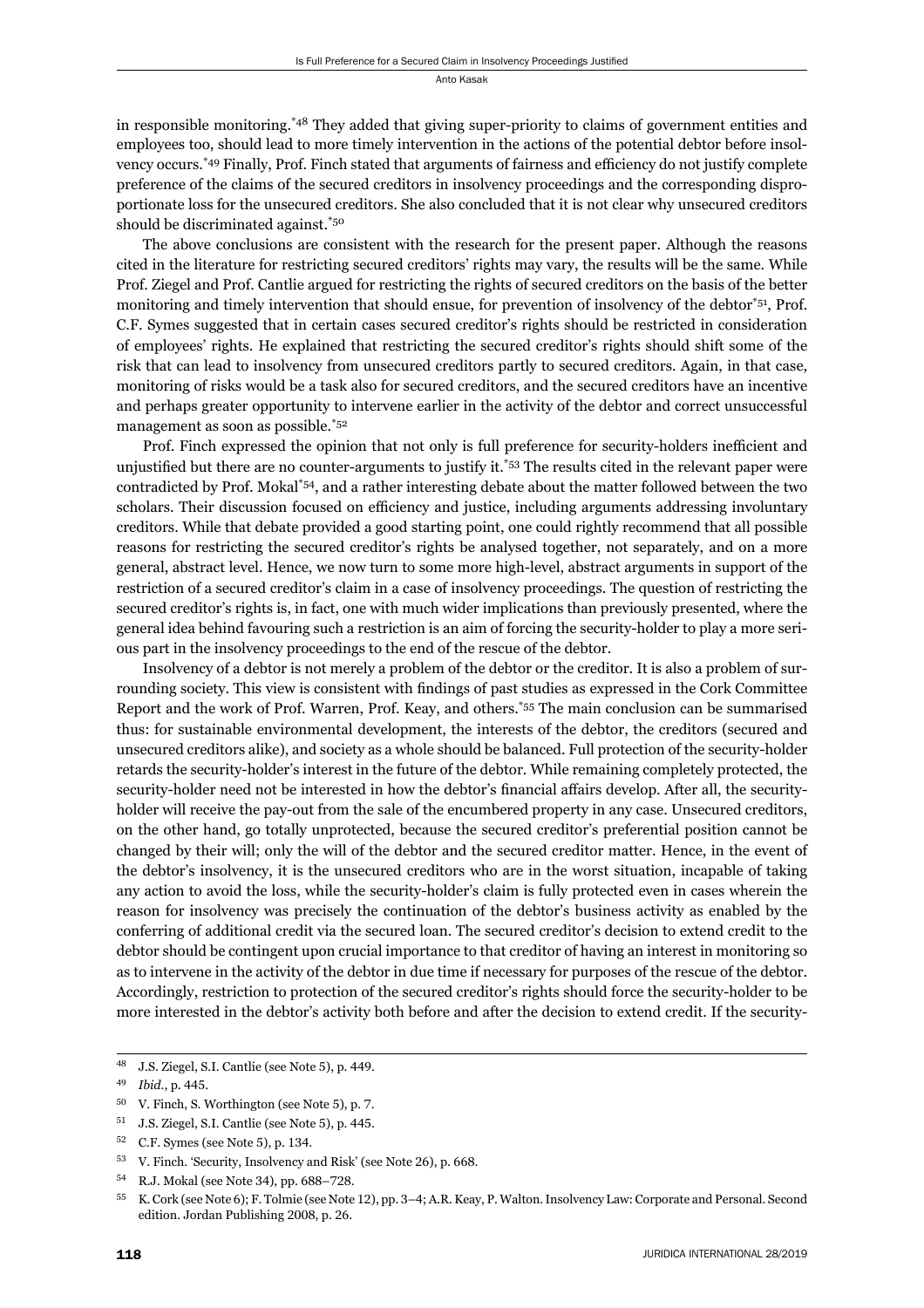holder's rights are limited, said entity will lend more responsibly and will monitor the activity of the debtor more intensively and effectively, because there is good incentive to do so: otherwise, the risk of loss is going to increase. Restriction of a secured creditor's rights should force a prospective secured creditor to consider whether to offer a loan to this entity at this time. Better-considered decisions before secured credit is extended bring about more efficient lending. The number of risky secured loans should fall when a secured creditor's rights are restricted. Simultaneously, that restriction should force the secured creditors to monitor the activity of the debtor from the moment of enabling the loan all the way to the moment of the final payment on it. Again, in the absence of such restriction, the secured creditor has no concrete reason for monitoring the activity of the debtor: after all, the loan is secured against any outcome. This bears reiterating: in contrast, a secured creditor with restricted rights is more interested in minimising loss and maximising the unsecured income and, hence, is forced to monitor the activity of the debtor and to interfere, if doing so is needed, to rescue the debtor from insolvency. This is why restriction of the secured creditor's rights means not less credit but more effective credit. Finally, it is important to stress that the secured creditor's interest in actively avoiding the debtor's insolvency decreases the risk not only for the secured creditor but for the unsecured creditor as well. This would be an honest bargain, in that the creditor is protected and at the same time the unsecured creditors' risk is lowered and the actual interests of the debtor and society are set in good balance.

#### 4.2. Options for the restriction of secured creditor's rights

The Cork Committee suggested an alternative to the existing regulation of floating charges. In summary, the committee proposed designating ten per cent of the encumbered estate as a 'fund'. The idea behind this fund is that the claim of a floating-charge-holder is decreased by ten per cent and the difference is distributed among the unsecured creditors. The Cork Committee proposed that, while the debenture-holder himself should not participate with the unsecured creditors in the ten-per-cent fund, the unsecured creditors could be prevented from doing better than the debenture-holder through imposition of an upper limit such that the percentage that the unsecured creditors recoup from their debts does not, in any event, exceed the percentage received back by the debenture-holder.\*56 The Cork Committee argued that such a system would ensure fair pay-out from the insolvent estate and could also encourage unsecured creditors to participate actively in governing the process of insolvency. In addition, it has been argued that increasing the pay-outs to the unsecured creditors helps them to remain in business themselves and also decreases the unfairness caused by the current\*57 floating-charge regulation as found in English law.\*58

Prof. Warren proposed a change to Article 9-301 of the Uniform Commercial Code of the United States. To wit, she proposed that twenty per cent of the proceeds from the sale of collateral in insolvency proceedings be set aside by the bankruptcy trustee to pay the claims of unsecured creditors.\*59

One option for restricting the secured creditors' rights would be to take a certain amount from the funds generated via the sale of the secured property and distribute it to the unsecured creditors. A sensible amount for the limit to the preference of the claims by security-holders might be the above-mentioned twenty per cent. In the remaining part, such claims should be addressed in the distribution to the unsecured creditors in line with the *pari passu* principle. Under this option, twenty per cent of the funds generated via the sale of the secured property shall be taken away from the secured creditor and distributed on *pari passu* terms among the unsecured creditors and, to the extent that his claim remained unsatisfied, the secured creditor.

For example, let us consider a case in which the security-holder has a claim of 100,000 EUR and the value of the secured assets is 100,000 EUR while there are unsecured claims that together amount to 80,000 EUR (with the first unsecured creditor's claim being for 10,000 EUR, the second for 30,000 EUR, and the third for 40,000 EUR), wherein the secured assets are sold for 100,000 EUR. Under § 153 and § 154 of the Bankruptcy Act of Estonia, the amount distributed to the secured creditor is 100,000 EUR and to the unsecured creditors is 0 euros, if the payments related to the insolvency proceedings are not taken into account. Even if the payments connected with the insolvency proceedings are considered, the pay-out

<sup>&</sup>lt;sup>56</sup> K. Cork (see Note 6), p. 347.

<sup>&</sup>lt;sup>57</sup> Here the committee report referred to the law that was valid at the time of the report's composition.

K. Cork (see Note 6), pp. 346-347.

<sup>&</sup>lt;sup>59</sup> J.E. Janger (see Note 5), p. 575.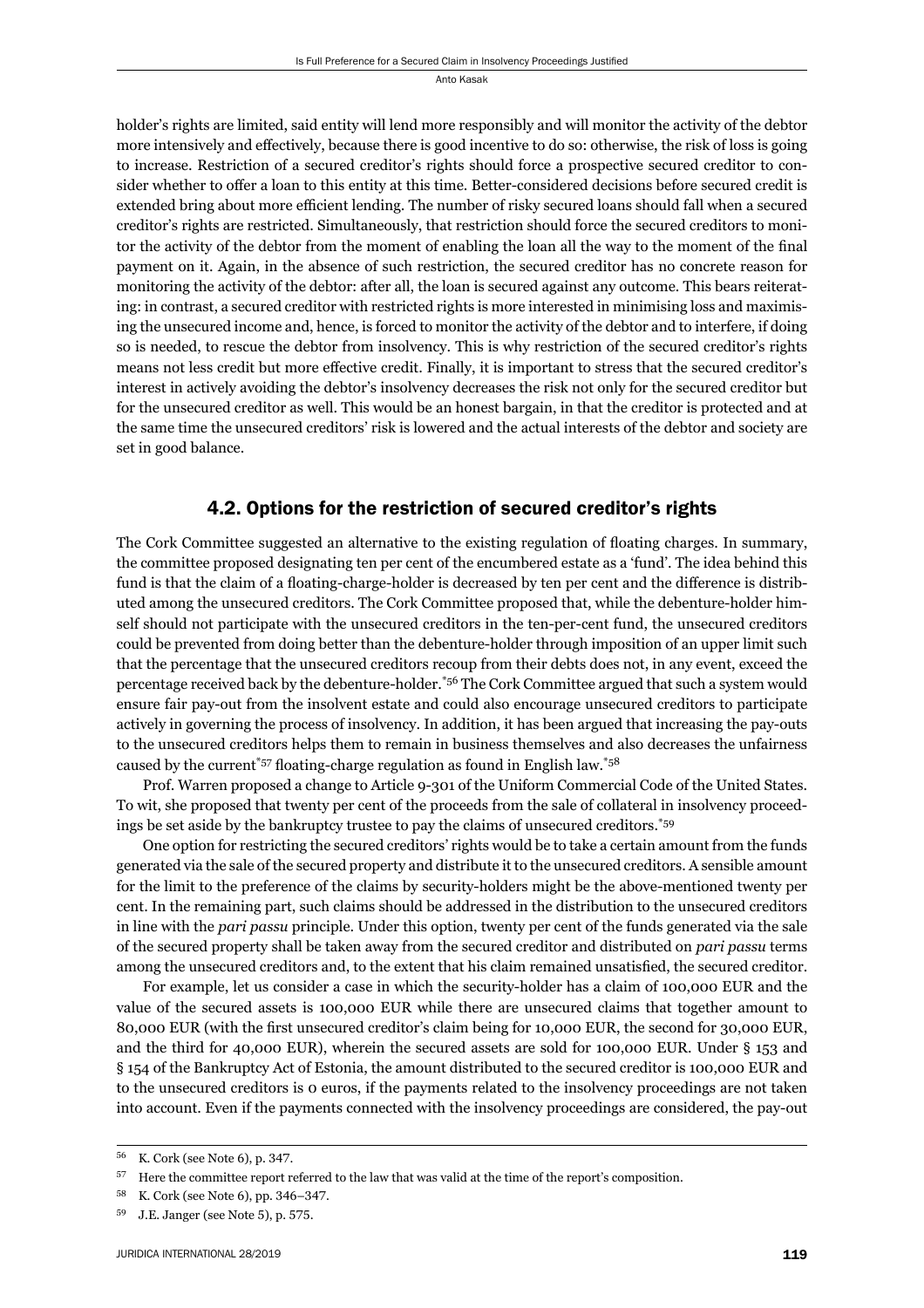for each of the unsecured creditors is still 0 euros, while the secured creditor will receive a little less than the full amount due (paying the costs related to the insolvency proceedings from the proceeds of the sale of secured assets is another topic that would require more space than is available here, so the example is simplified for the present discussion). In contrast, if the option described above were applied in this scenario, the consequences would be the following. The secured assets are sold for 100,000 EUR, and eighty per cent of the proceeds, which comes to 80,000 EUR, will be paid directly to the secured creditor. The remaining amount from the sale, or 20,000 EUR, will be distributed under the *pari passu* principle to the unsecured creditors and to the secured creditor to the extent that his claim remains unsatisfied. In that case, there would be four unsecured claims (the first unsecured creditor's claim, for 10,000 EUR; the second unsecured creditor's claim, for 30,000 EUR; the third unsecured creditor's claim, for 40,000 EUR; and the unsecured claim amount remaining from the former security, in the amount of 20,000 EUR), which together come to 100,000 EUR. In accordance with the *pari passu* principle, from the remaining 20,000 EUR in proceeds, the first unsecured creditor will receive ten per cent (2,000 EUR), the second unsecured creditor will receive thirty per cent (6,000 EUR), the third unsecured creditor will receive forty per cent (8,000 EUR), and the former secured creditor will receive twenty per cent (4,000 EUR). Thus, the entity that had the secured credit receives, all told, 84,000 EUR (80,000 EUR + 4,000 EUR) and the other, unsecured creditors receive, in total, 16,000 EUR (again, the first unsecured creditor getting 2,000 EUR, the second getting 6,000 EUR, and the third receiving 8,000 EUR). In the latter case, the secured creditor receives sixteen per cent less and each unsecured creditor receives twenty per cent more than if full preference had been given to the secured claim.

This author is of the opinion that taking that small amount away from secured creditors and distributing it among the unsecured creditors should motivate secured creditors and unsecured creditors alike to express interest and participate more in the activities of the debtor. The greater likelihood of earlier intervention by the secured creditor in the actions of a debtor headed for insolvency increases the chances of rescue of an insolvency-bound debtor and should reduce the liquidation rate among insolvent debtors. It is vital in this connection that a secured creditor who is keenly aware that the amount of the pay-out received from the insolvent debtor's assets depends on his actions will be more motivated to behave in a manner that encourages the maximum possible amount for that pay-out. This would be in the interest of all creditors. At the same time, the secured creditor does remain protected to eighty per cent of the value of the security plus the amount under *pari passu* in the remaining part. This author contends that taking away such a small amount from the secured creditor and distributing it among the unsecured creditors would not harm secured creditors so much as it makes credit more efficient and relieves injustice. More efficient credit does more for development of the economy than does inefficient credit, which causes more cases of insolvency. One negative consequence of this option might be more expensive credit, although that is far from a foregone conclusion, because credit rates would still be subject to bargaining in the market. The benefi t would lie in more effective credit, which means that, as the outcome is articulated above, a secured creditor would be more interested in the behaviour of the debtor both before and after the decision to extend credit. The other benefits emphasised above are worth remembering too: better monitoring and earlier intervention by the secured creditor in the actions of the debtor, which should increase the number of cases of rescues of debtors headed for insolvency. With more efficient rescues, everyone involved in the market wins. Therefore, one can conclude that implementing this option would not harm the interests of the secured creditor as much as it helps to render the whole system more efficient.

### 5. Conclusions

It seems abundantly clear that credit develops the economy, but, although credit is necessary for the development of the economy, it is also the cause of insolvency. In that efficient credit develops the economy while inefficient credit leads to cases of insolvency, the efficient development of the economy requires that credit be as efficient as possible.

Though numerous objections to the security interest have been raised, the prevailing opinion is still that the instrument of security is necessary for robust development of the economy. General opinion holds that, the security being necessary for economic development, the security-holder should be preferred in insolvency proceedings; however, the present article has outlined strong doubts as to whether according